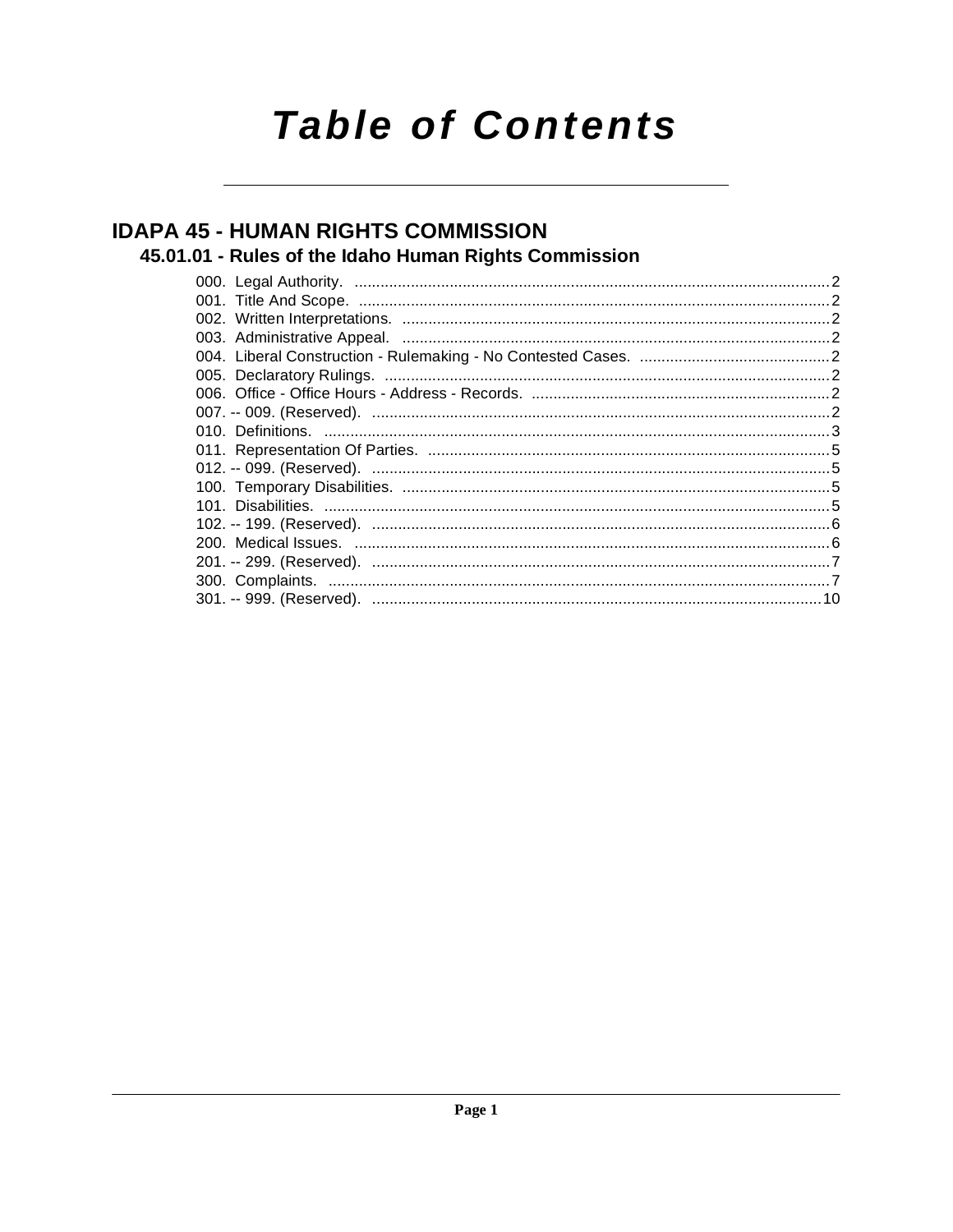#### **IDAPA 45 TITLE 01 CHAPTER 01**

### **IDAPA 45 - HUMAN RIGHTS COMMISSION**

#### **45.01.01 - RULES OF THE IDAHO HUMAN RIGHTS COMMISSION**

#### <span id="page-1-2"></span><span id="page-1-1"></span><span id="page-1-0"></span>**000. LEGAL AUTHORITY.**

These rules are adopted under the legal authority of Sections 67-5906(12) and 44-1703(2), Idaho Code. (7-1-93)

#### <span id="page-1-3"></span>**001. TITLE AND SCOPE.**

These rules shall be cited as IDAPA 45.01.01, "Rules of the Idaho Human Rights Commission". These rules cover practice before the Idaho Human Rights Commission pertaining to alleged violations of the Idaho Human Rights Commission Act, Title 67, Chapter 59 of the Idaho Code, and the Discriminatory Wage Rates Based Upon Sex Act, Title 44, Chapter 17 of the Idaho Code.

#### <span id="page-1-4"></span>**002. WRITTEN INTERPRETATIONS.**

Explanations for rule changes are available for public inspection in the Office of the Human Rights Commission, 1109 Main St., Ste. 400, Boise, Idaho 83720-0040. Brochures explaining various provisions of anti-discrimination laws are also available at the address given above.

#### <span id="page-1-5"></span>**003. ADMINISTRATIVE APPEAL.**

The two statutes covered under these rules, Title 67, Chapter 59 of the Idaho Code, and Title 44, Chapter 17 of the Idaho Code, do not provide for administrative appeals. (7-1-93)

#### <span id="page-1-6"></span>**004. LIBERAL CONSTRUCTION - RULEMAKING - NO CONTESTED CASES.**

These rules will be liberally construed to secure just, speedy and economical determination of all issues presented to the Idaho Human Rights Commission. Unless prohibited by statute, the Commission may permit deviation from these rules when it finds that compliance with them is impracticable, unnecessary or not in the public interest. The Idaho Human Rights Commission hereby adopts by reference the Rules of Practice and Procedure adopted by the Attorney General's Office on Rulemaking. The Idaho Human Rights Commission specifically does not adopt the Attorney General's rules regarding Contested Case Proceedings. By statutory authority, the Idaho Human Rights Commission does not conduct contested case proceedings. (7-1-93)

### <span id="page-1-10"></span><span id="page-1-7"></span>**005. DECLARATORY RULINGS.**

Any person petitioning for a declaratory ruling on the applicability of a statute or rule administered by the Human Rights Commission must substantially comply with this rule. The petition shall be addressed to the director and shall: (7-1-93)

- **01.** Identification. Identify the petitioner and state the petitioner's interest in the matter; (7-1-93)
- **02. State Ruling**. State the declaratory ruling that the petitioner seeks; and (7-1-93)

**03. Other**. Indicate the statute, rule, or other controlling law and the factual allegations upon which the petitioner relies to support the petition. (7-1-93)

**04.** Legal Assertions. Legal assertions in the petition should be accompanied by citations of cases or provisions. (7-1-93) statutory provisions.

#### <span id="page-1-8"></span>**006. OFFICE - OFFICE HOURS - ADDRESS - RECORDS.**

The office of the Idaho Human Rights Commission is located at 1109 Main St., Ste. 400, Boise, Idaho 83720-0040. Office hours are from 8:00 a.m. to 5:00 p.m., except Saturday, Sunday, and legal holidays. This is the office where all filings must be made and where records are kept. The director of the agency is the custodian of records. (7-1-97)

#### <span id="page-1-9"></span>**007. -- 009. (RESERVED).**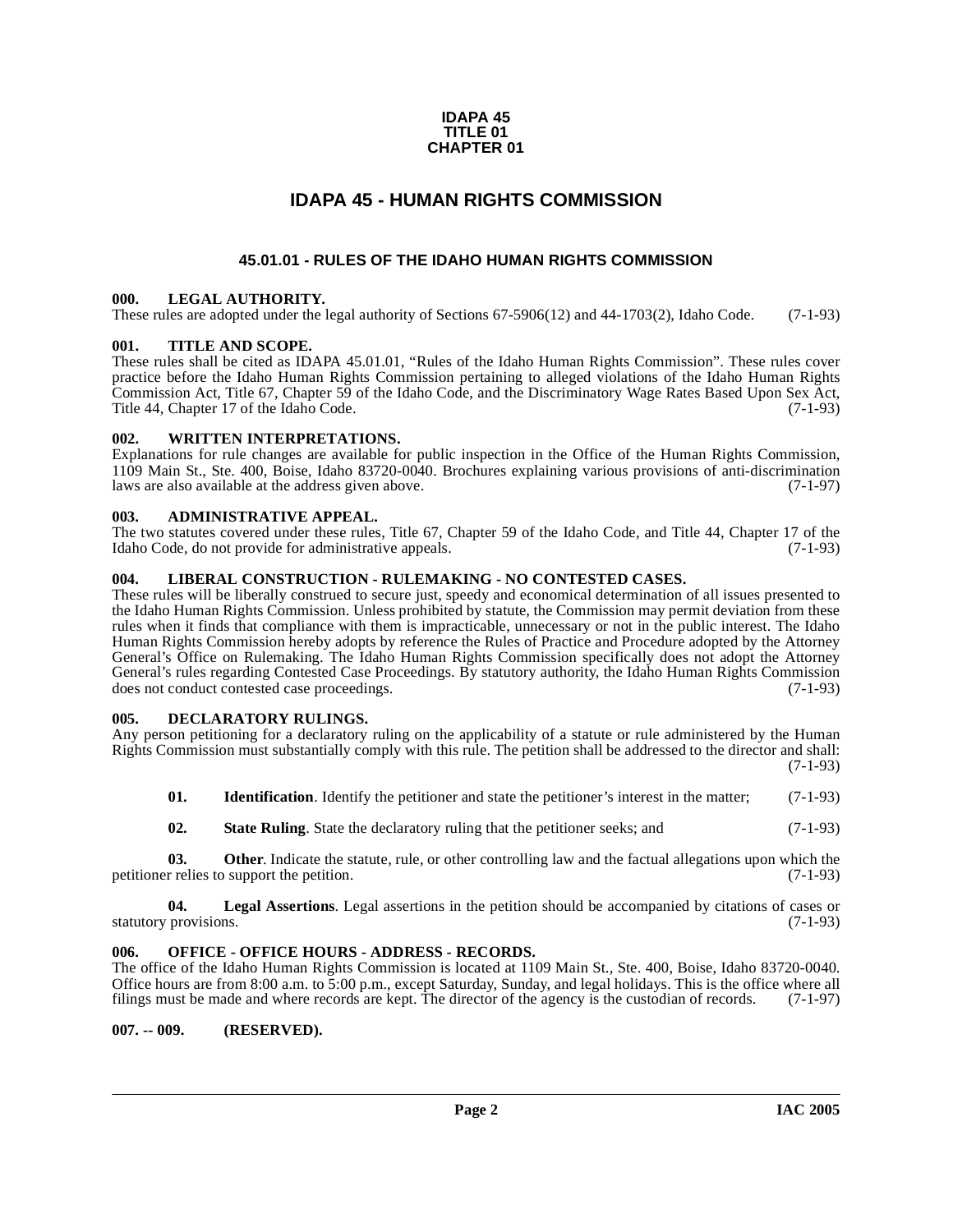#### <span id="page-2-0"></span>**010. DEFINITIONS.**

<span id="page-2-4"></span>**01. Commission**. The Idaho Human Rights Commission as created by the Human Rights Act. (7-1-93)

<span id="page-2-1"></span>**02. Commissioner**. A duly appointed member of the Idaho Human Rights Commission. (7-1-93)

**03. Complainant**. Any person who files a complaint with the Commission pursuant to the Human Rights Act. (7-1-93) Rights Act. (7-1-93)

**04. Complaint**. A statement filed with the Commission pursuant to these Rules alleging an unlawful practice within the meaning of the Human Rights Act. The complaint may be in the form of a letter but, whenever timely possible, should be written on a complaint form provided by the Commission or on the complaint form used by the Equal Employment Opportunity Commission, and signed by the Complainant or their legal representative.

(7-1-97)

<span id="page-2-2"></span>**05. Conciliation Agreement**. A written agreement settling the issues raised by the complaint and  $y$  the parties after a determination on the merits of the complaint by the Commission. (7-1-93) signed by the parties after a determination on the merits of the complaint by the Commission.

<span id="page-2-3"></span>**06.** Covered Entity. Those persons and organizations within the jurisdiction of the Human Rights Act, th in Sections 65-5901 and 67-5902. Idaho Code. (7-1-98) as set forth in Sections  $65-5901$  and  $67-5902$ , Idaho Code.

<span id="page-2-5"></span>**07. Discriminatory Wage Act**. The Act set forth in Title 44, Chapter 17, Idaho Code, "Discriminatory thes Based Upon Sex". (7-1-93) Wage Rates Based Upon Sex".

<span id="page-2-6"></span>**08. E.E.O.C**. The United States Equal Employment Opportunity Commission or any of its designated tatives. (7-1-93) representatives.

<span id="page-2-7"></span>**09. Human Rights Act**. As used herein, the term "Human Rights Act" shall mean the Human Rights sion Act of 1969, as amended and codified as Title 67, Chapter 59, Idaho Code. (7-1-93) Commission Act of 1969, as amended and codified as Title 67, Chapter 59, Idaho Code.

<span id="page-2-8"></span>**10.** Mental Condition. Any mental or psychological disorder, such as mental retardation, organic brain syndrome, emotional or mental illness, and learning disabilities. (7-1-93)

**11. Party or Parties**. The Complainant, the Respondent, the Commission, and any other person ed by the Commission to intervene in any proceeding. (7-1-93) authorized by the Commission to intervene in any proceeding.

<span id="page-2-9"></span>**12. Physical Condition**. Any physiological disorder, condition, cosmetic disfigurement, anatomical loss, or abnormality affecting one (1) or more of the following body systems: neurological, musculoskeletal, special sense organs, respiratory, speech organs, cardiovascular, reproductive, digestive, genito-urinary, hemic and lymphatic, skin and endocrine. (7-1-93) lymphatic, skin and endocrine.

<span id="page-2-10"></span>**13. Record of Such a Disability**. A person may have "a record of such a disability" when he/she has a history of or has been misclassified as having a physical or mental condition that substantially limits one (1) or more major life activities. (7-1-97) major life activities.

<span id="page-2-11"></span>**14. Regarded as Having Such a Disability**. A person may be "regarded as having such a disability" when he/she:  $(7-1-97)$ 

**a.** Has a physical or mental impairment that does not substantially limit a major life activity but is y a covered entity as constituting such a limitation; (7-1-98) treated by a covered entity as constituting such a limitation;

**b.** Has a physical or mental impairment that substantially limits a major life activity only as a result of the attitudes of others towards such an impairment; or (7-1-93)

**c.** Has none of the impairments listed above but is treated by a covered entity as having such an impairment. (7-1-98) impairment. (7-1-98)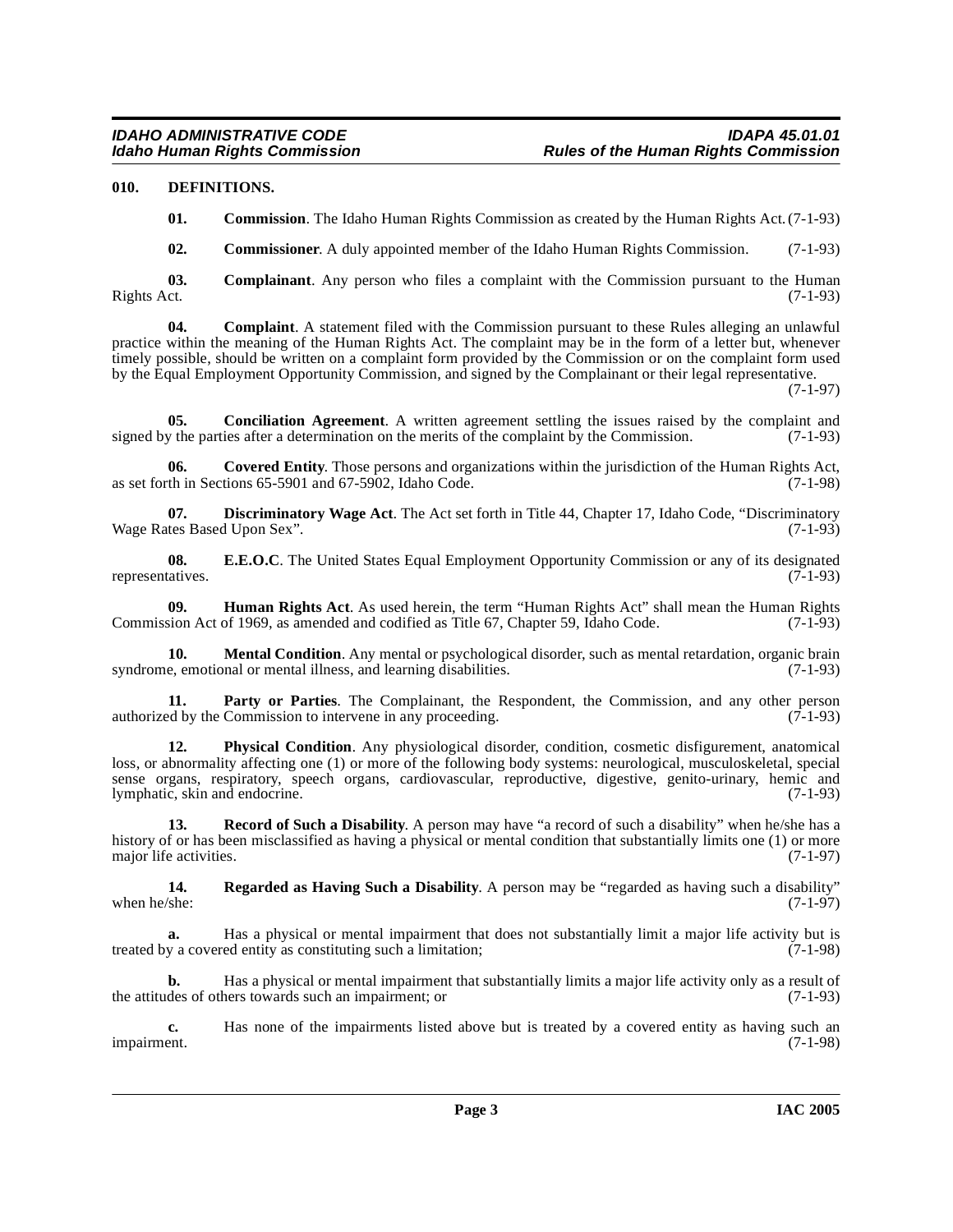### IDAHO ADMINISTRATIVE CODE<br>Idaho Human Rights Commission **Internative Conducts of the Human Rights Commission Rules of the Human Rights Commission**

**15. Religion**. All aspects of religious observance and practice, as well as belief, unless an employer demonstrates that he is unable to reasonably accommodate to an employee's or prospective employee's religious observance or practice without undue hardship on the conduct of the employer's business. (3-15-02) observance or practice without undue hardship on the conduct of the employer's business.

**16. Respondent**. Any person against whom a complaint is filed in accordance with the Human Rights Act and these Rules. (7-1-93)

**17. Settlement Agreement**. A written agreement settling the issues raised by the complaint and signed tries prior to the Commission's making a determination on the merits of the complaint. (7-1-93) by the parties prior to the Commission's making a determination on the merits of the complaint.

**18.** Sex. The terms "because of sex" or "on the basis of sex" include, but are not limited to, because of or on the basis of pregnancy, childbirth, or related medical conditions; and women affected by pregnancy, childbirth, or related medical conditions shall be treated the same for all employment-related purposes, including receipt of benefits under fringe benefit programs, as other persons not so affected but similar in their ability or inability to work. Subsection 010.18 shall not require an employer to pay for health insurance benefits for abortion, except where the life of the mother would be endangered if the fetus were carried to term, or except where medical complications have arisen from an abortion: Provided, that nothing herein shall preclude an employer from providing abortion benefits or otherwise affect bargaining agreements in regard to abortion. (3-15-02) otherwise affect bargaining agreements in regard to abortion.

**19. Staff Director**. The Staff Director appointed by the Commission pursuant to the Human Rights (7-1-93) Act. (7-1-93)

<span id="page-3-0"></span>**20. Substantial Limitation**. A physical or mental condition constitutes a "substantial limitation" when a person is unable to perform a major life activity, such as caring for oneself, performing manual tasks, walking, seeing, hearing, speaking, breathing, learning, and working, that the average person in the general population can perform or is significantly restricted as to the condition, manner or duration under which an individual can perform a particular major life activity as compared to the condition, manner, or duration under which the average person in the general population can perform that same major life activity. (3-15-02) general population can perform that same major life activity.

**a.** The following factors should be considered in determining whether a physical or mental condition constitutes a substantial limitation: (3-15-02)

i. The nature and severity of the impairment; (3-15-02)

ii. The duration or expected duration of the impairment; and (3-15-02)

iii. The permanent or long term impact, or the expected permanent or long term impact of or resulting from the impairment. (3-15-02)

**b.** With respect to the major life activity of working, a physical or mental condition constitutes a "substantial limitation" when a person is significantly restricted in the ability to perform either a class of jobs or a broad range of jobs in various classes as compared to the average person having comparable training, skills and abilities. The inability to perform a single, particular job does not constitute a substantial limitation in the major life activity of working. (3-15-02) activity of working.

**c.** The following factors may be considered in determining whether a physical or mental condition constitutes a "substantial limitation" on the major life activity of "working": (3-15-02)

i. The geographical area to which the individual has reasonable access; (3-15-02)

ii. The job from which the individual has been disqualified because of an impairment, and the number and types of jobs utilizing similar training, knowledge, skills or abilities, within that geographical area, from which the individual is also disqualified because of the impairment (class of jobs); and/or (3-15-02)

iii. The job from which the individual has been disqualified because of an impairment, and the number and types of other jobs not utilizing similar training, knowledge, skills or abilities, within that geographical area, from which the individual is also disqualified because of the impairment (broad range of jobs in various classes).(3-15-02)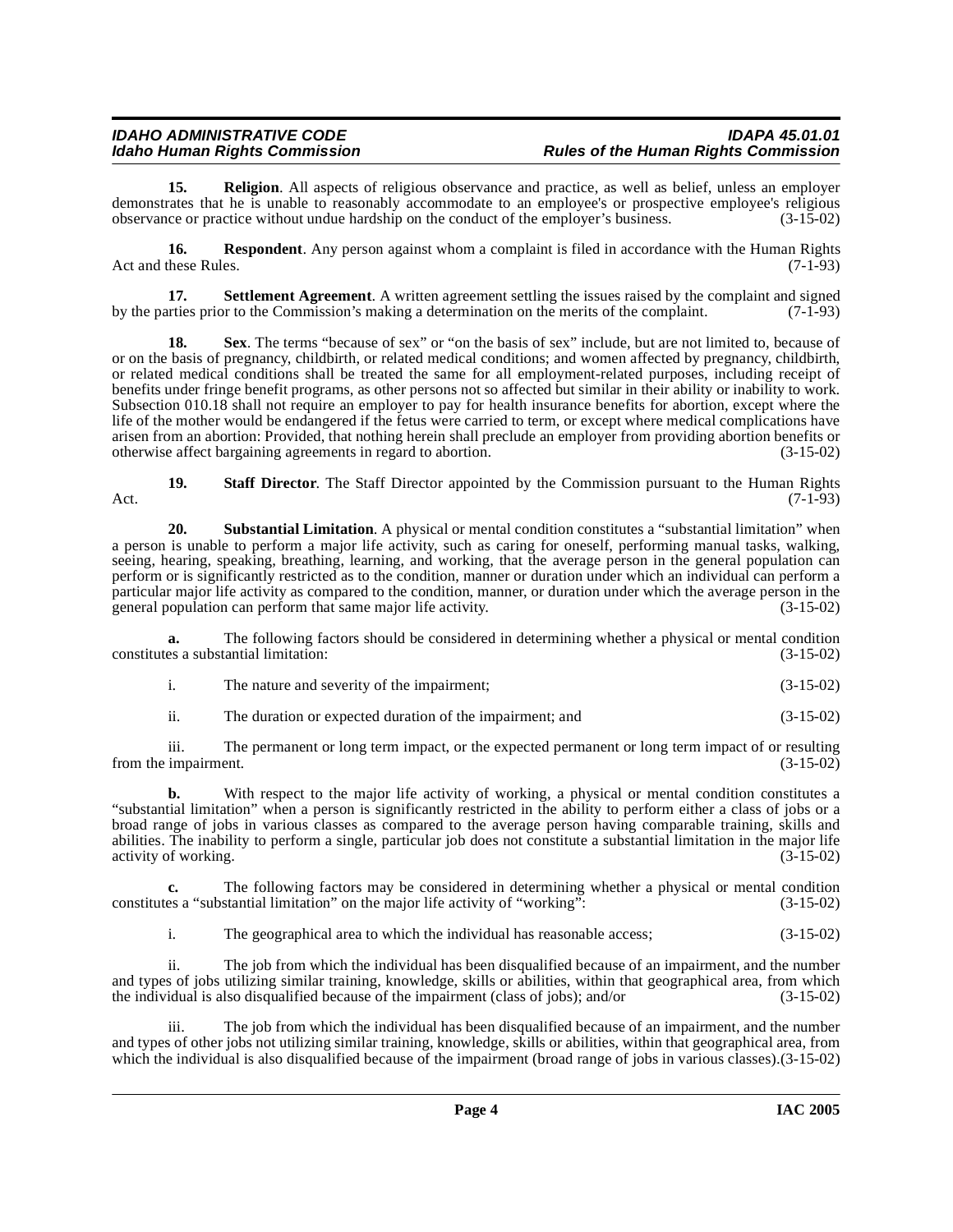#### <span id="page-4-9"></span><span id="page-4-0"></span>**011. REPRESENTATION OF PARTIES.**

In proceedings before the Commission, Complainants, Respondents, witnesses and any other persons authorized by the Commission to intervene must be represented as follows: (3-30-01)

**01. Natural Person**. A natural person must represent himself or herself or be represented by an or a family member. (3-30-01) attorney, or a family member.

**02. Partnership**. A partnership must be represented by a partner, a duly authorized employee, or an attorney. (3-30-01)

**03.** Corporation. A corporation must be represented by an officer, a duly authorized employee, or an  $(3-30-01)$ attorney. (3-30-01)

**04.** Other Entity. A municipal corporation, state, federal, tribal, or local government agency, or entity, incorporated association, or non-profit organization must be represented by an officer, a duly authorized employee or<br>(3-30-01) an attorney. (3-30-01)

#### <span id="page-4-1"></span>**012. -- 099. (RESERVED).**

#### <span id="page-4-10"></span><span id="page-4-2"></span>**100. TEMPORARY DISABILITIES.**

Minor illnesses or conditions which are only temporarily disabling will not be considered to be disabilities under this act. Examples of such conditions include, but are not limited to: broken bones, sprains, or colds. (7act. Examples of such conditions include, but are not limited to: broken bones, sprains, or colds.

#### <span id="page-4-6"></span><span id="page-4-3"></span>**101. DISABILITIES.**

<span id="page-4-5"></span>**01. Contagious Diseases**. A person suffering from a chronic contagious disease is a person with a disability if he/she meets the requirement of Section 67-5902(15), Idaho Code. That person is entitled to an individualized medical inquiry to determine if he/she is qualified for the job in question. Factors to be considered include the nature, duration and severity of the risk of infection, and the probability that the disease would be transmitted and would cause varying degrees of harm. transmitted and would cause varying degrees of harm.

<span id="page-4-4"></span>**02.** Alcoholism. Alcoholism is a disability if the requirements of Section 67-5902(15), Idaho Code, are met. No accommodation is necessary if the disability creates a health or safety threat. (See Section 67-5910(d), Idaho Code.) Whenever alcoholism includes current use of alcohol, an employer may condition job retention upon the employee's successful completion of a treatment program and documented participation in an aftercare program.

(7-1-97)

<span id="page-4-7"></span>**03. Drug Addiction**. Drug addiction is a disability if the requirements of Section 67-5902(15), Idaho Code, are met. No accommodation is necessary if the disability creates a health or safety threat. (See Section 67- 5910, Idaho Code.) No accommodation is necessary for drug addiction which includes current illegal use, possession, or selling of a controlled substance. An employer may condition job retention upon the employee's successful completion of a treatment program and documented participation in an aftercare program. (7-1-97)

**04. Reasonable Accommodations**. Reasonable accommodations are adjustments or modifications to the work assignment or work environment to enable a person with a disability to fulfill employment responsibilities. They may include, but are not limited to:  $(7-1-97)$ 

- <span id="page-4-8"></span>**a.** Making the worksite accessible to and usable by persons with a disability; (7-1-97)
- **b.** Modification of equipment or tools so they can be used by a person with a disability; (7-1-97)
- **c.** Job restructuring; (7-1-93)

**d.** Modified work schedules, particularly as they may be necessary for the person to receive treatment ability; (7-1-93) for a disability;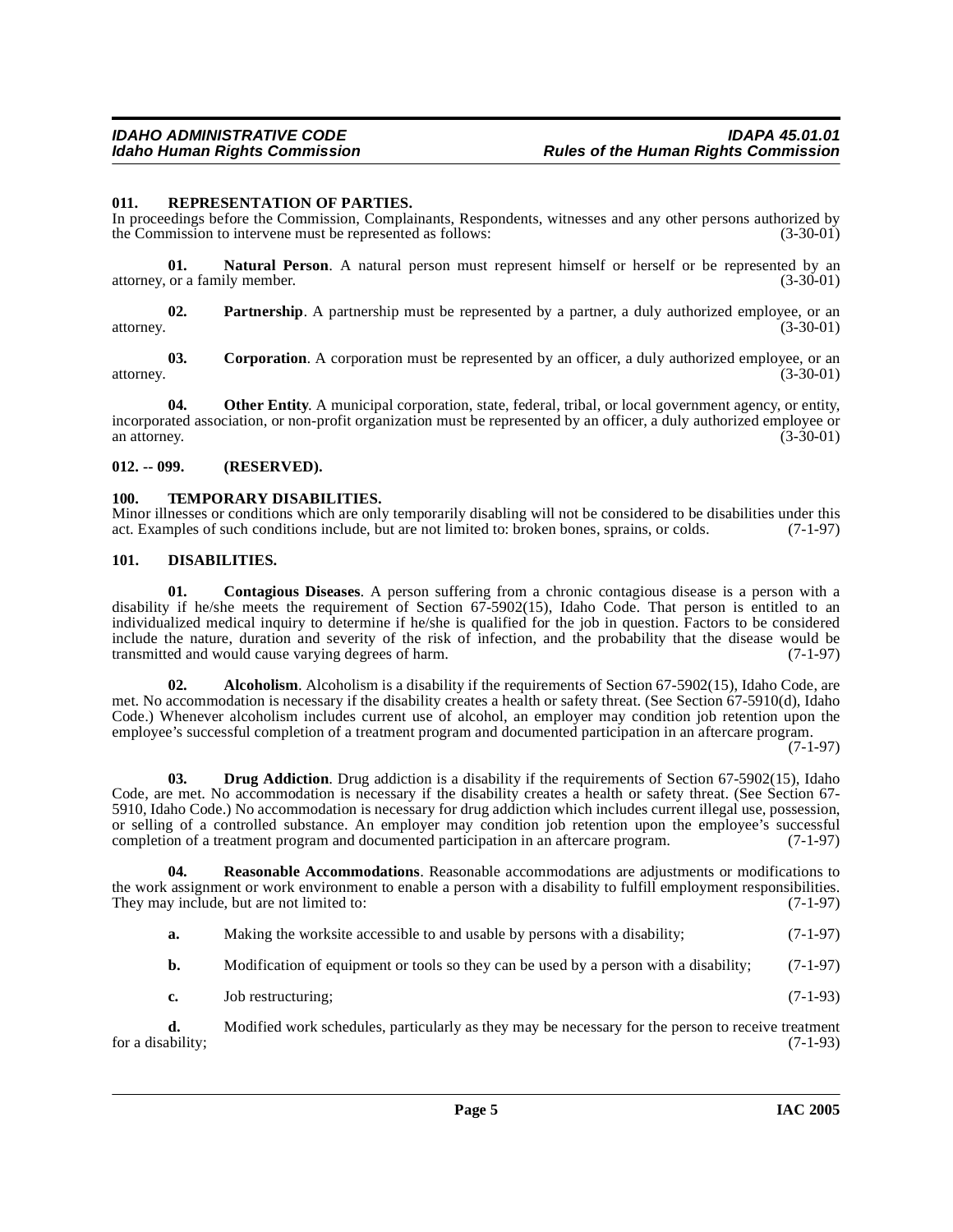### IDAHO ADMINISTRATIVE CODE<br>Idaho Human Rights Commission **Internative Conducts of the Human Rights Commission Rules of the Human Rights Commission**

**e.** Acquisition of adaptive aids or devices; (7-1-93)

<span id="page-5-3"></span>**f.** Reassignment to a vacant position. (7-1-93)

**05. Accommodations of a Personal Nature**. Employers shall not be required to provide accommodations of a personal nature, such as wheelchairs and hearing aids. Nor shall they be required to hire two (2) full-time employees to fill one (1) position. full-time employees to fill one  $(1)$  position.

**06. Cooperation**. A person with a disability who seeks an accommodation must cooperate in the consideration of various accommodation options. An employer is not required to provide the "best" accommodation or the one most desired by the employee or applicant. The determination of "reasonableness" will be made on a case-<br>(7-1-97) by-case basis.

<span id="page-5-6"></span>**07. Pre-Employment Inquiry**. An employer, labor organization, or employment agency shall not make pre-employment inquiry of an applicant as to whether the applicant has a physical or mental impairment or as to the nature or severity of such impairment. A covered entity may make pre-employment inquiries into the ability of an applicant to perform job-related functions, or may ask an applicant to describe or to demonstrate how, with or without reasonable accommodation, the applicant will be able to perform job-related functions. (7-1-93) reasonable accommodation, the applicant will be able to perform job-related functions.

#### <span id="page-5-0"></span>**102. -- 199. (RESERVED).**

#### <span id="page-5-5"></span><span id="page-5-1"></span>**200. MEDICAL ISSUES.**

**01. Medical Examinations and Inquiries**. Medical examinations and inquiries are permitted as follows: (7-1-97)

**a.** A covered entity may require a medical examination or inquiry after making an offer of employment to an applicant and before he/she begins employment duties, and may condition an offer of employment on the results of such examination or inquiry, if all entering employees in the same job category are subjected to such an examination or inquiry regardless of disability. Medical inquiries or examinations conducted in accordance with this section do not have to be job-related and consistent with business necessity. If certain criteria are used to screen out an applicant, however, the exclusionary criteria must be job-related and consistent with business necessity.

(7-1-97)

**b.** A covered entity may require a medical examination or make an inquiry of an employee that is jobrelated and consistent with business necessity. Inquires may be made into the ability of an employee to perform job-<br>related functions. (7-1-93) related functions.

**c.** A covered entity may conduct voluntary medical examinations and activities, including voluntary histories, which are part of an employee health program. (7-1-93) medical histories, which are part of an employee health program.

<span id="page-5-4"></span>**02. Disabilities Not Presently Job-Related**. An employer shall not discriminate against an applicant or employee because of a disability which is not presently job-related but which may worsen and become job-related<br>(3-30-01) in the future.  $(3-30-01)$ 

<span id="page-5-2"></span>**03. Confidentiality**, **Exceptions**. Information about the medical condition or history of an applicant or employee should be considered confidential except that: (7-1-93)

**a.** Supervisors and managers may be informed regarding restrictions on the work or duties of persons sability and regarding any accommodations or health or safety precautions: (7-1-97) with a disability and regarding any accommodations or health or safety precautions;

**b.** First aid and safety personnel may be informed, where appropriate, if the condition might require emergency treatment; and (7-1-93)

**c.** Enforcement agencies shall be provided relevant information upon request when investigating that under state or federal law. (7-1-93) complaints under state or federal law.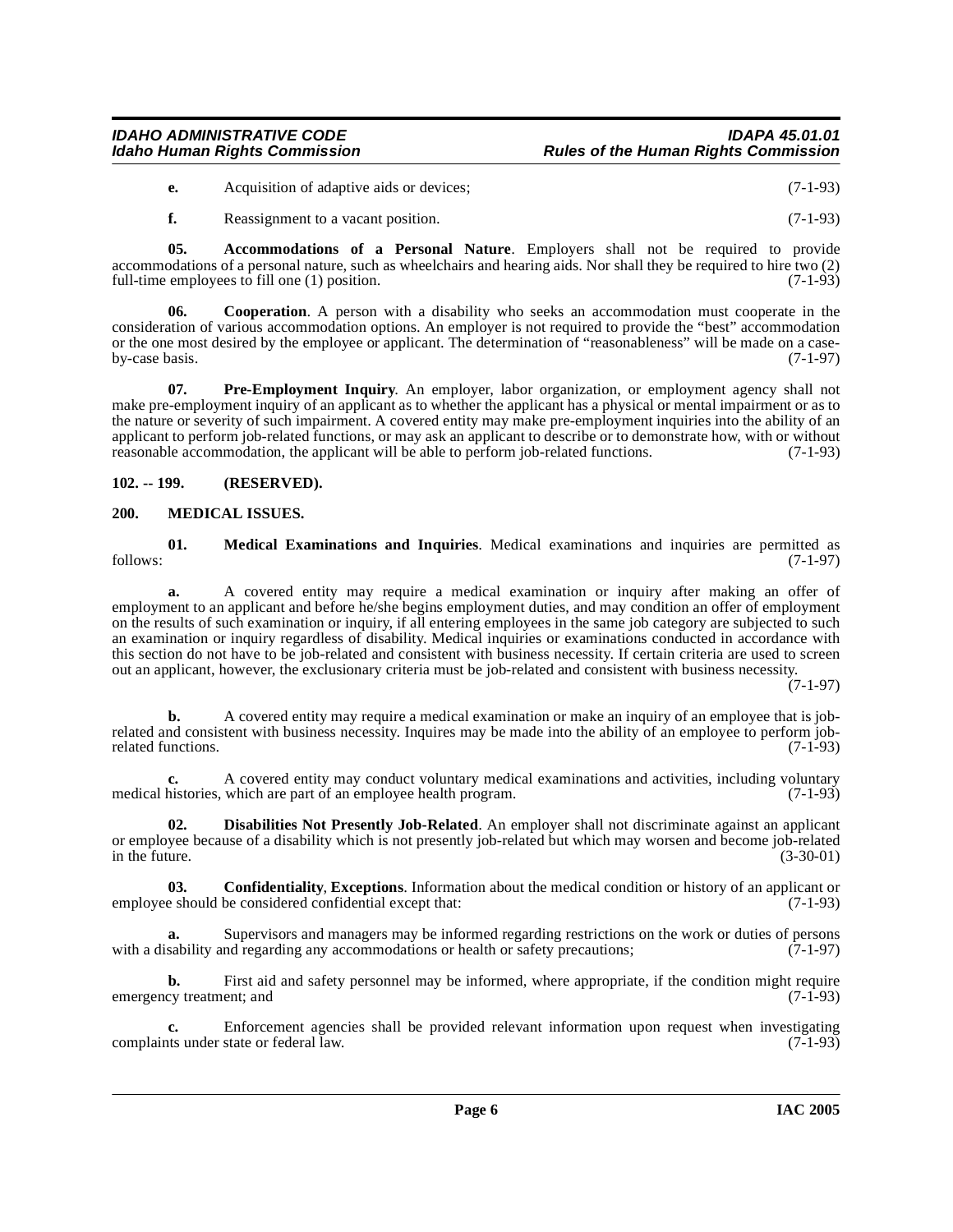#### <span id="page-6-0"></span>**201. -- 299. (RESERVED).**

#### <span id="page-6-1"></span>**300. COMPLAINTS.**

<span id="page-6-8"></span><span id="page-6-3"></span>**01.** Who May File. A complaint may be filed by any of the following: (7-1-93)

**a.** Any person for himself/herself or also on behalf of himself/herself and other similarly situated individuals claiming to be aggrieved by an alleged unlawful discriminatory practice as defined in the Act; (7-1-97)

**b.** A Commissioner or Staff Director requesting the Commission to initiate a complaint, provided he/ she has sufficient reason to believe that an unlawful discriminatory practice as defined in the Act has occurred or is occurring. Upon such request the Commission shall review the reasons provided by the initiating Commissioner or Staff Director and may initiate a complaint if satisfied that there is reason to believe that an unlawful discriminatory practice as defined in the Act has occurred or is occurring; (7-1-97)

**c.** Any person claiming that he/she has been discharged, expelled, or otherwise discriminated against by an employer, labor organization, or employment agency because he/she opposed practices forbidden under the Human Rights Act, or because he/she has filed a complaint, testified, assisted or participated in any manner in an investigation, hearing or other procedure before the Commission. (7-1-97)

**02. Commission Assistance**. Assistance in filing complaints shall be available to any Complainant by a Commissioner, the Staff Director, or staff member. The Commission reserves the right to refuse to accept a complaint for filing if, in the opinion of the Staff Director, there is no reason to suspect that illegal discrimination may<br>have occurred, or if the action is barred by the terms of Subsection 300.06.a. (7-1-97) have occurred, or if the action is barred by the terms of Subsection 300.06.a.

<span id="page-6-4"></span><span id="page-6-2"></span>**03. Contents of Complaint**. A complaint should contain the following: (7-1-93)

**a.** The full name, mailing address, and telephone number (if any) of the Complainant or Complainants; (7-1-93)

**b.** The full name, mailing address, and telephone number (if any and if known) of the Respondent or Respondents; (7-1-93) Respondents; (7-1-93)

**c.** A brief written statement sufficiently clear to identify the practices and to describe generally the practice alleged to be unlawful: (7-1-98) action or practice alleged to be unlawful;

**d.** The date or dates on which the alleged unlawful discriminatory practices occurred and, if the alleged unlawful practice is of a continuous nature, the dates between which said continuing practices are alleged to have occurred; (7-1-93)

**e.** A statement as to any other action which has been instituted in any other forum or agency based on grievance as is alleged in the complaint. (7-1-93) the same grievance as is alleged in the complaint.

<span id="page-6-5"></span>**04. Medical Documentation**. Persons filing disability discrimination complaints may be required to furnish the Commission with opinions or records from duly licensed health professionals regarding (a) the nature of their disabilities, and (b) any limitations, including work restrictions, caused by the disability. Medical reports from the following sources will be accepted: physicians and osteopathic physicians, nurse practitioners, counselors, psychologists, occupational therapists, clinical social workers, dentists, audiologists, speech pathologists, podiatrists, optometrists, chiropractors, physical therapists, and substance abuse treatment providers, insofar as any opinion or evaluation within the scope of the relevant license applies to the individual's physical or mental impairment. Failure to provide medical reports within a reasonable period of time may be cause for dismissal of a complaint to provide medical reports within a reasonable period of time may be cause for dismissal of a complaint.

<span id="page-6-6"></span>**05. Method of Filing**. A complaint may be filed: by personal delivery, mail, or facsimile delivered to mission office in Boise. (7-1-97) the Commission office in Boise.

<span id="page-6-7"></span>**06. Time for Filing**. The following time limitations apply to the filing of complaints with the sion: (7-1-93) Commission: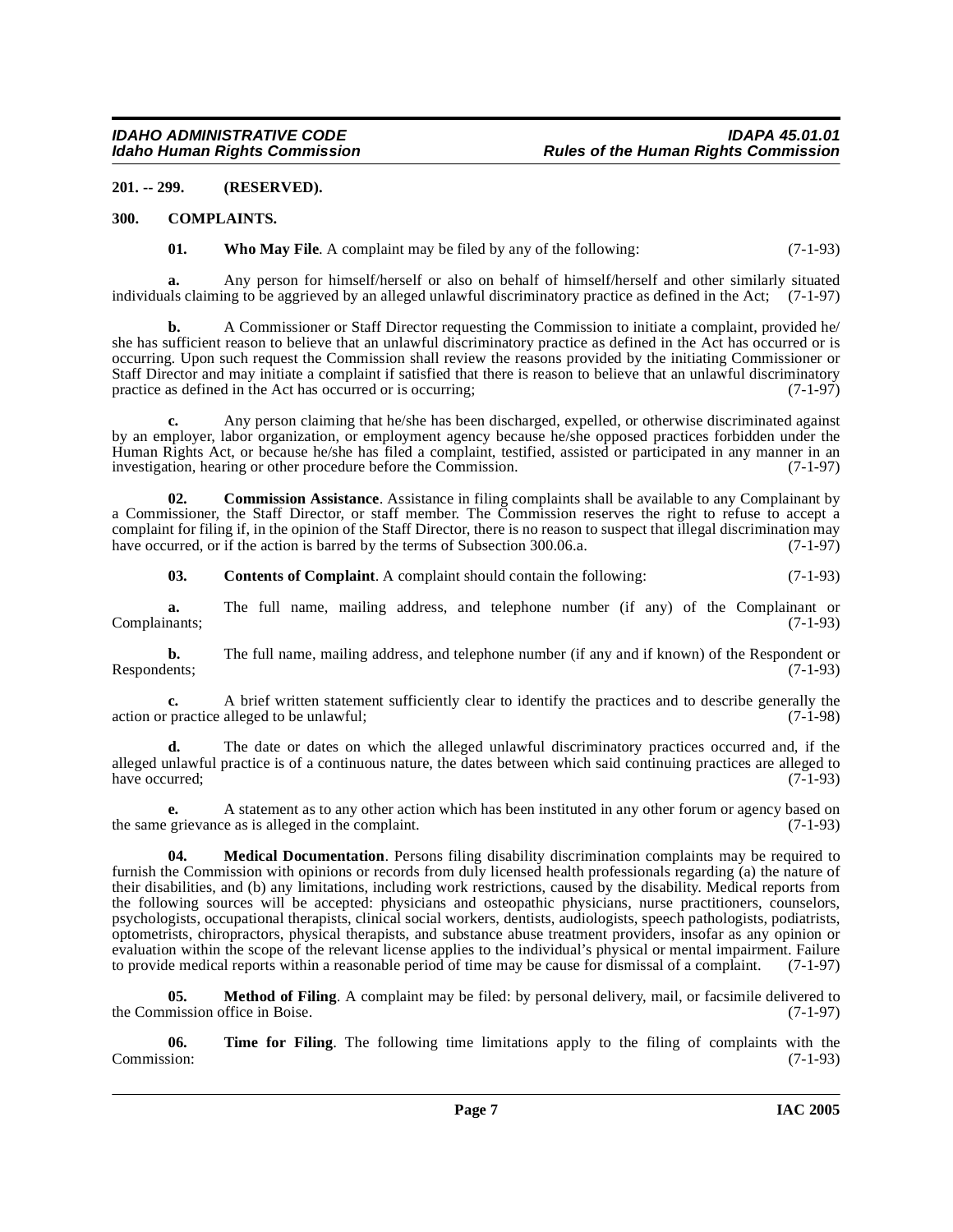**a.** A complaint must be filed within one (1) year after the alleged unlawful practice occurs. If the alleged unlawful practice is of a continuing nature, the date of the occurrence of said unlawful practice shall be deemed to be any date subsequent to the commencement of the unlawful practice up to and including the date on which the complaint shall have been filed if the alleged unlawful practice continues.  $(7-1-93)$ 

**b.** Upon receipt of a complaint at the Commission's office, the date of such receipt shall be noted thereon. For purposes of compliance with Section 67-5908(4), Idaho Code, the date of notation shall be the date of filing. (7-1-93) filing. (7-1-93)

**c.** Notwithstanding any other provisions of these rules, a complaint shall be deemed to have met the timelines requirement of Subsection 300.06.a. when the Commission receives, in any manner described in Subsection 300.05.a., a written statement sufficiently precise to identify the practices and to describe generally the action or practice alleged to be unlawful. (7-1-97)

<span id="page-7-2"></span>**07.** Complaints Deferred by E.E.O.C. Any complaint deferred to the Commission by the E.E.O.C. treated, for purposes of filing requirements, according to the rules as stated above. (7-1-93) shall be treated, for purposes of filing requirements, according to the rules as stated above.

<span id="page-7-0"></span>**08. Amended Complaints**. A complaint may be amended, before the determination by the Commission and at the discretion of the Staff Director, to cure technical defects or omissions, or to clarify and/or amplify allegations by the Complainant. (7-1-97) amplify allegations by the Complainant.

<span id="page-7-7"></span>**09. Supplemental Complaint**. The Complainant may file a supplemental complaint setting forth actions which have allegedly occurred subsequent to the date of the original or amended complaint, and said supplemental complaint, if timely filed, will be considered together in the same proceeding with the original or<br>(7-1-93) (7-1-93) amended complaint whenever practicable.

<span id="page-7-8"></span>**10. Withdrawal of Complaint**. Upon the request of the Complainant, on a form provided by the Staff Director stating the reasons for such request, a complaint, or any part thereof, may be withdrawn upon the written consent of the Staff Director. If a complaint is withdrawn pursuant to the provision of these Rules, the Staff Director shall close the case and notify the parties. (7-1-93) shall close the case and notify the parties.

<span id="page-7-3"></span>**11. Initial Actions**. Upon the filing of a complaint, said complaint shall be docketed, assigned a complaint number, and assigned to the staff for settlement or investigation and conciliation. (7-1-93)

**12. Service on Respondent**. As promptly as possible, the Commission shall cause a copy of said at to be served on the Respondent by: (5-3-03) complaint to be served on the Respondent by:

<span id="page-7-5"></span>

| a. | Personal delivery; | $(5-3-03)$ |  |
|----|--------------------|------------|--|
|----|--------------------|------------|--|

| <b>b.</b> | Mail; or |  | $(5-3-03)$ |
|-----------|----------|--|------------|
|-----------|----------|--|------------|

<span id="page-7-4"></span>**c.** Facsimile. (5-3-03)

**13.** Mediation. Upon the filing of a complaint, the Commission or its delegated staff member shall endeavor to resolve the matter by informal means. Such informal means may include, at the discretion of the Commission staff, the holding of a mediation conference at a time and place acceptable to all participants. If held, a mediation conference shall be for the purposes of clarifying the positions of the parties to the complaint and of exploring any bases for no-fault settlement. A mediation conference is not, and shall not be considered for any<br>purposes to be, a contested case hearing under Section 67-5209, Idaho Code. (7-1-97) purposes to be, a contested case hearing under Section 67-5209, Idaho Code.

**14.** Settlement. If terms of settlement are agreed to by the parties at any time prior to a determination by the Commission as to the merits of the charge, said terms shall be reduced to writing in a Settlement Agreement. Upon the signing of a Settlement Agreement by all parties, the Staff Director will cause the case to be closed.

(7-1-93)

<span id="page-7-6"></span><span id="page-7-1"></span>**15. Answers**. The Respondent shall answer or otherwise respond to the complaint in writing within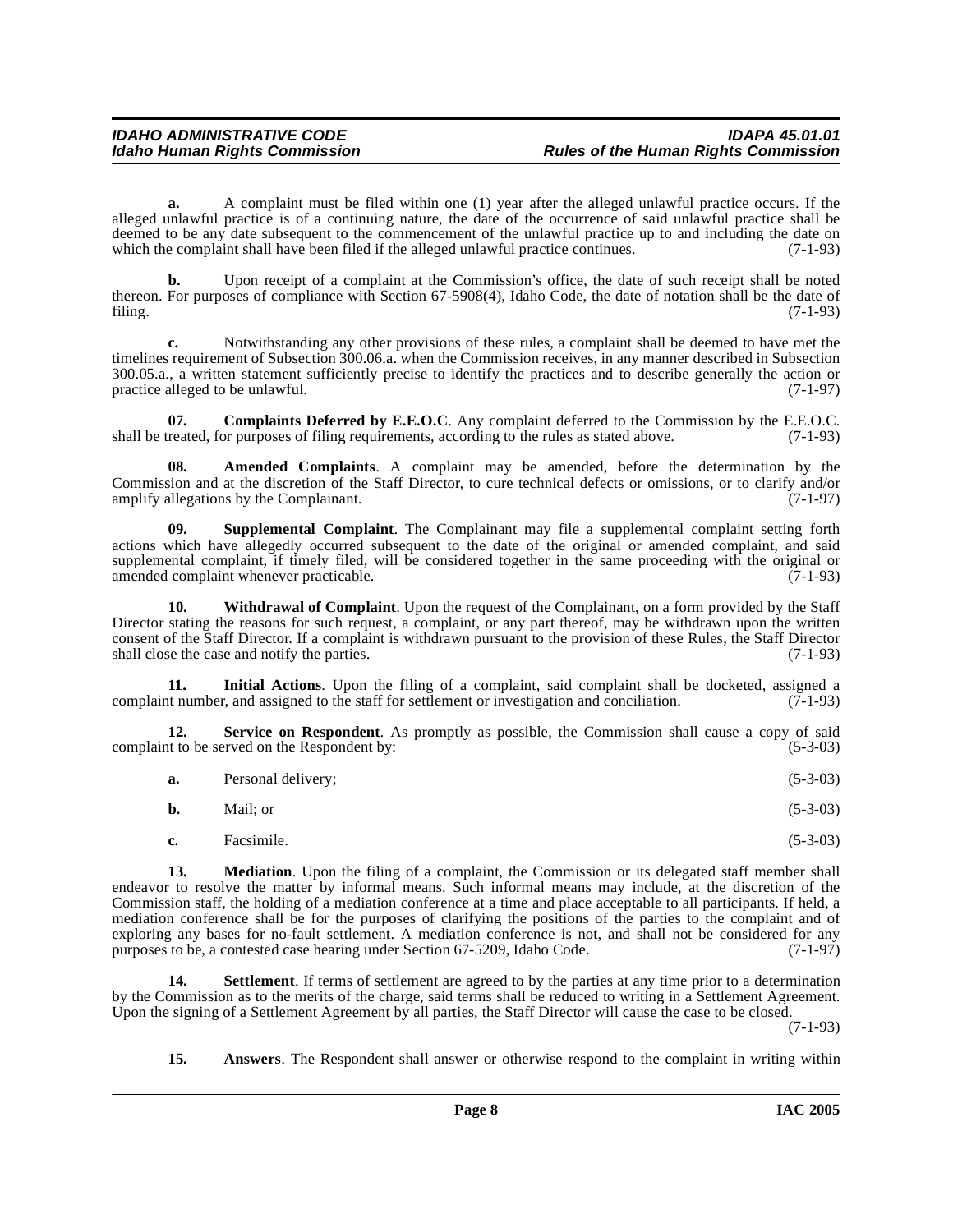#### IDAHO ADMINISTRATIVE CODE<br>Idaho Human Rights Commission **Internative Conducts of the Human Rights Commission Rules of the Human Rights Commission**

thirty (30) days of receiving it. A copy of said answer, including any attachments thereto, will be sent by the Commission staff to the Complainant. Upon application, the Commission may for good cause shown extend the time within which the answer may be filed. The answer shall be fully responsive to each allegation contained in the complaint. Any allegation in the complaint which is not denied or admitted in the answer shall be deemed admitted unless the Respondent shall state in the answer he/she is without knowledge or information sufficient to form a belief. If the Respondent fails to answer or otherwise respond to the complaint within thirty (30) days of receipt or such time as may be extended by the Commission, the Commission may act on the complaint based on the information provided by the Complainant. Upon application, the Commission may for good cause shown permit the Respondent to amend its answer to the complaint. Any amendments to the complaint, or any supplemental complaint, shall be served upon the Respondent as promptly as possible. Answers to amended or supplemental complaints, if necessary, shall be submitted within ten (10) working days. Time for submitting such answers may be extended by the Commission to thirty (30) days for good cause shown.  $(7-1-97)$ Commission to thirty  $(30)$  days for good cause shown.

<span id="page-8-2"></span>**16.** Interrogatories. At any time after the filing of a complaint the Commission staff may issue to either the Complainant or the Respondent interrogatories regarding any matter, not privileged, which is relevant to the subject matter involved. It is not ground for objection that the information sought will be inadmissible in court if<br>the information sought appears reasonably calculated to lead to the discovery of admissible evidence. the information sought appears reasonably calculated to lead to the discovery of admissible evidence.

<span id="page-8-3"></span>**17. Interrogatory Answers Returned**. Answers to the interrogatories shall be returned to the Commission office within thirty (30) days from the date of service of said interrogatories. (7-1-93)

<span id="page-8-1"></span>**18.** Extension. Upon application by a party, for good cause shown, the Staff Director may grant one (1) extension of time for filing answers to interrogatories, said extension not to exceed an additional fifteen (15) days.

(7-1-93)

<span id="page-8-5"></span>**19.** Orders. In the event that a party objects to certain interrogatories, and after an attempt has been made to resolve any difference between the Commission and the party, the Commission may issue an order compelling the party to answer the interrogatories. This order must be signed by at least two (2) Commissioners. An order issued under this rule shall be enforceable by application to the District Court. (7-1-93) order issued under this rule shall be enforceable by application to the District Court.

<span id="page-8-4"></span>**20. Narrative Statement**. The Commission staff may, in specific cases, seek from a party a narrative statement of response in addition to or rather than answers to interrogatories. In such cases, the narrative statement should include all information which the party desires considered by the Commission, in determining whether to credit the allegations of the complaint. (7-1-93)

**21.** File Briefs. Any party to a complaint filed with the Commission may file briefs or other written red a setting out his or her position or interpretation of the law. memoranda setting out his or her position or interpretation of the law.

<span id="page-8-6"></span>**22. Summary of Investigation**. At the completion of the investigation, the staff member to whom the case is assigned shall prepare a report containing a summary of the investigation and submit it to the Staff Director to review. (7-1-93)

**23. Administrative Closure**. At any point during the handling of a particular case the Staff Director et the case for administrative reasons. Such reasons shall include, but are not limited to: (7-1-99) may close the case for administrative reasons. Such reasons shall include, but are not limited to:

<span id="page-8-0"></span>**a.** Failure of the Complainant to accept a full relief settlement offer; (7-1-93)

**b.** Failure of the Complainant to cooperate with the Commission in the processing of the case, railure to answer interrogatories or failure to provide medical information as requested; (7-1-93) including failure to answer interrogatories or failure to provide medical information as requested;

**c.** Inability to locate the Complainant; (7-1-93)

**d.** It appearing upon investigation that the case is not jurisdictional with the Commission; (7-1-93)

**e.** The Complainant's filing of a suit in either state or federal court alleging the same unlawful as complained of to the Commission. (7-1-93) practices as complained of to the Commission.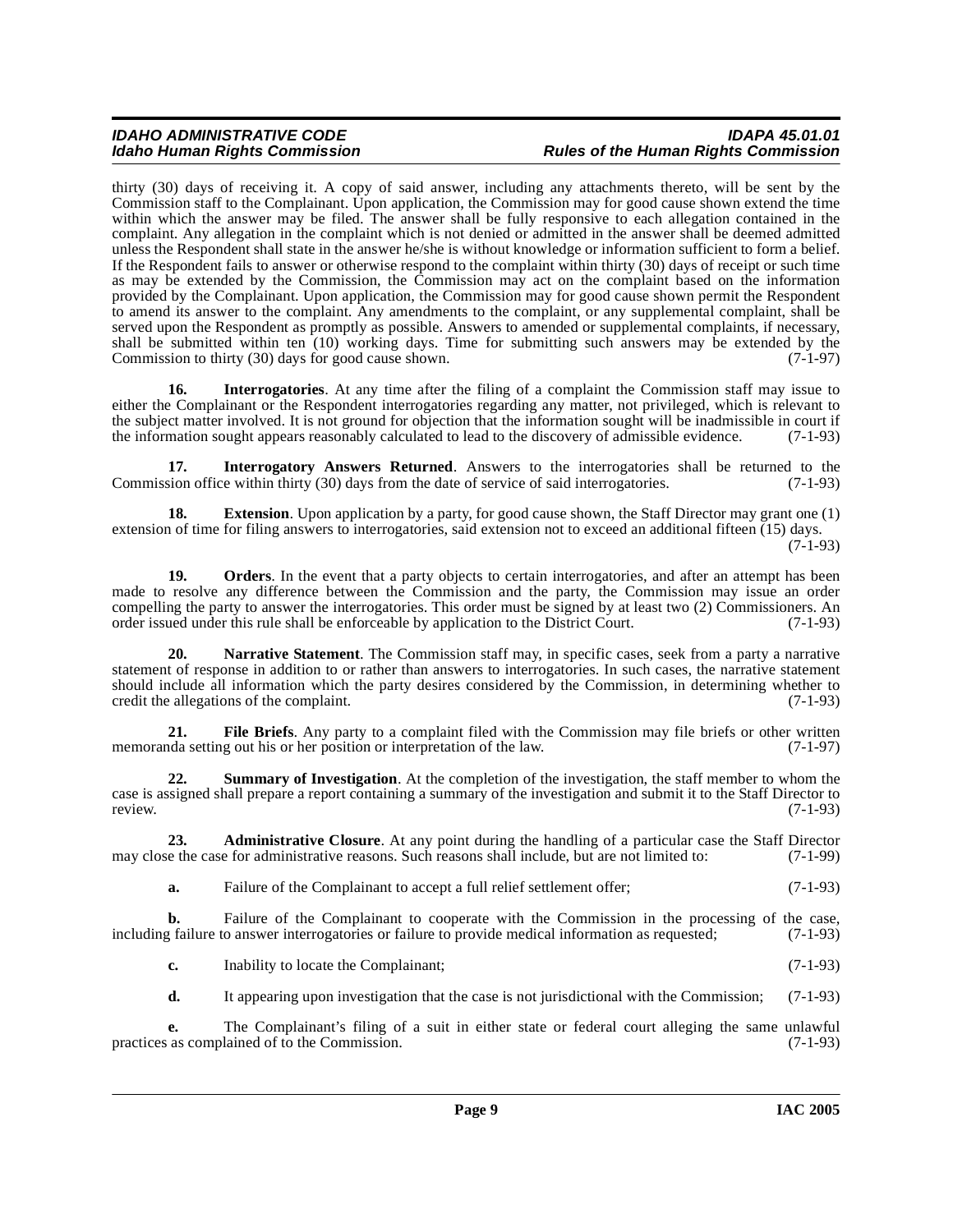**24. Notification of Closure**. The Staff Director shall notify the parties of such administrative closure, *the grounds therefor, as promptly as possible.* (7-1-93) including the grounds therefor, as promptly as possible.

<span id="page-9-2"></span>**25. Decision on the Merits**. At the completion of the investigation and approval of the summary by the Staff Director, the Commission or a designated panel of at least three (3) Commissioners shall determine whether there is probable cause to believe that the Respondent has been or continues to be engaged in any unlawful discriminatory practices defined in the Act. (7-1-93) discriminatory practices defined in the Act.

**26. No Probable Cause**. If the Commission or designated panel finds no probable cause to credit the allegations of the complaint, a statement of no probable cause and order of dismissal will be issued for the Commission by the Staff Director. The summary of investigation, statement, and order shall be sent to Complainant and Respondent, thereby closing the case. (5-3-03) and Respondent, thereby closing the case.

**27. Probable Cause**. If the Commission or designated panel finds probable cause to credit the allegations of the complaint, a statement of probable cause shall be issued. The summary of investigation and statement shall be sent to the Complainant and the Respondent. (5-3-03) statement shall be sent to the Complainant and the Respondent.

**28. Conciliation**. If the Commission finds probable cause to credit the allegations of the complaint, the Commission staff shall endeavor through conference with the parties to redress and eliminate the possible unlawful discriminatory practice by conciliation. (7-1-93)

**29. Conciliation Agreement**. If the Commission staff shall succeed in endeavors to conciliate, a written Conciliation Agreement shall be prepared which shall set forth all measures to be taken by any party, and if appropriate, compliance provisions. The Conciliation Agreement shall be signed by the parties, and the Staff Director shall cause the case to be closed. (7-1-93)

<span id="page-9-4"></span>**30. Failure of Agreement**. In the event of failure to reach terms of conciliation agreeable to all parties, the Staff Director shall so certify and assign the case to the Commission's legal counsel. The Commission, after review by its legal counsel, shall determine whether or not to pursue the case in the District Court. (7-1-93)

**31. No Action**. If the Commission determines not to pursue the case in District Court, the Staff Director shall so notify Complainant and Respondent, close the case, and advise Complainant of his or her right to pursue the case through a private cause of action. (7-1-93) pursue the case through a private cause of action.

**32. Action**. If the Commission decides to pursue a case, it shall direct its legal counsel to file an action in District Court in the name of the Commission for the use of the person or persons alleging discrimination.(7-1-93)

<span id="page-9-1"></span>**33. Confidentiality of Records**. In order to protect the interests of all parties in reaching successful settlements of discrimination charges without resorting to court action, the Commission and its employees will not reveal information about a case to nonparties except as may be necessary to conduct a full and fair investigation or to cooperate with other government law enforcement agencies. (7-1-93)

<span id="page-9-5"></span>**34. Federal Compliance**. In the interest of consistency and to avoid confusion on the part of persons governed by both the State and Federal anti discrimination laws, the Commission will generally follow the interpretations of the Federal anti discrimination laws in examining the merits of a complaint filed with it under this Act. If a person files a complaint under Title 67, Chapter 59, Idaho Code, and Title 44, Chapter 17, Idaho Code, the Commission will attempt to avoid duplication in investigation and settlement efforts, whenever possible. (7-1-97)

<span id="page-9-3"></span>**35. Document Destruction**. The Commission will retain closed investigatory files for three (3) years from the date of closure at which time these documents may de destroyed at the discretion of the Staff Director.

(7-1-97)

<span id="page-9-6"></span>**36. Notice of Right to Sue**. At the time of case closure the director will issue a notice of administrative dismissal notifying the complainant of his or her right to file a civil action in District Court. Any such suit must be filed within ninety (90) days of the date of this notice. filed within ninety  $(90)$  days of the date of this notice.

#### <span id="page-9-0"></span>**301. -- 999. (RESERVED).**